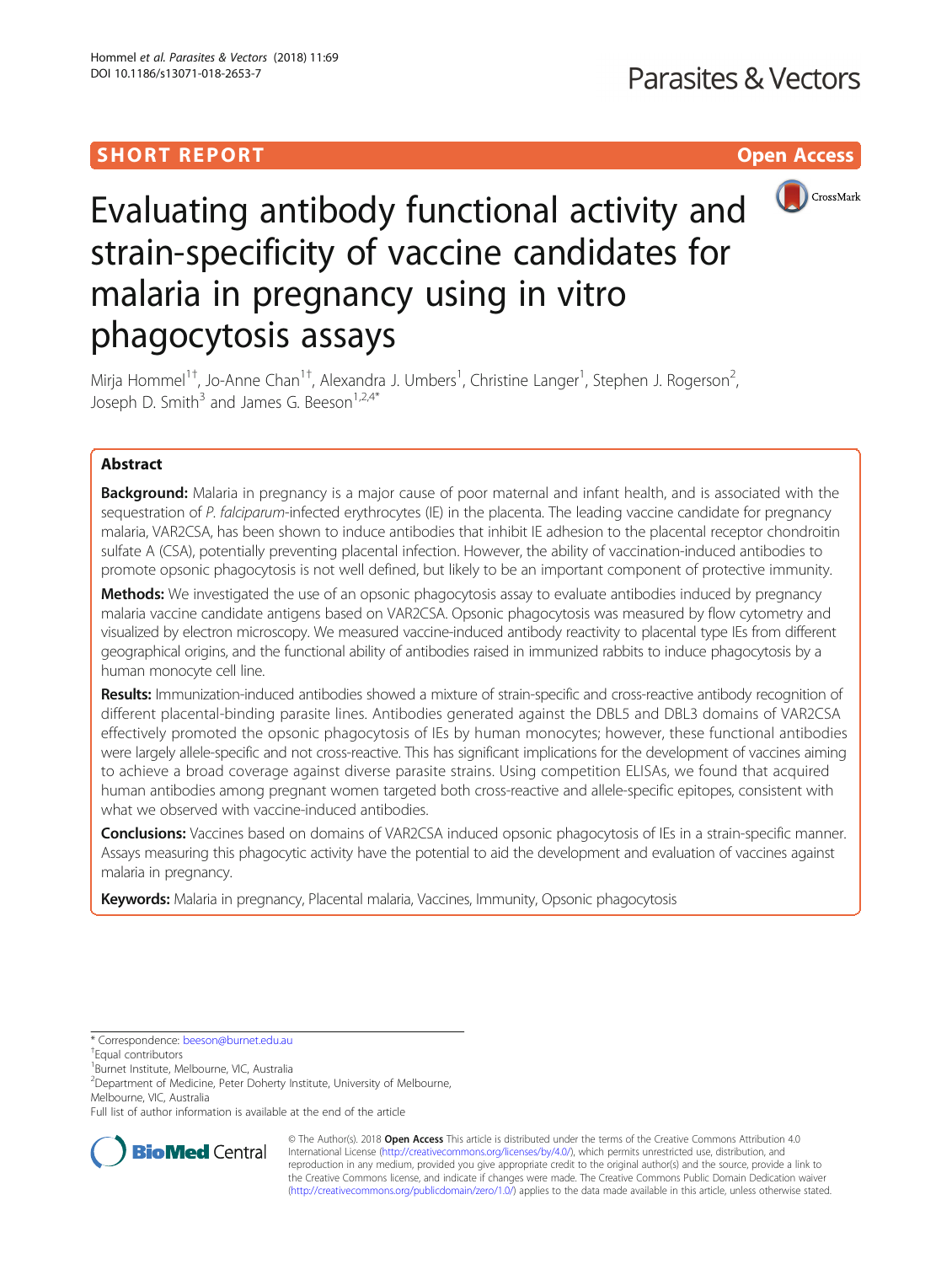## Background

In malaria endemic areas, pregnant women are at high risk of placental malaria [\[1\]](#page-6-0). Despite recent gains in malaria control, approximately 125 million pregnancies remain at risk of malaria and adverse outcomes [[2](#page-6-0)]. Thus, there is an urgent need for the development of effective malaria vaccines. In pregnancy, Plasmodium falciparum-infected erythrocytes (IEs) sequester in the placenta via adhesion to chondroitin sulphate A (CSA) [[3\]](#page-6-0). This interaction is mediated by a specific variant of the Plasmodium falciparum erythrocyte membrane protein 1 (PfEMP1) family known as VAR2CSA, and possibly other interactions [[4](#page-6-0)]. Although VAR2CSA shows high sequence diversity [[5\]](#page-6-0), some antibody epitopes in different domains are partially overlapping between VAR2CSA variants or have limited global antigenic diversity  $[6-8]$  $[6-8]$  $[6-8]$  $[6-8]$  $[6-8]$  and therefore support VAR2 CSA as a potential vaccine candidate. Acquired antibodies directed against VAR2CSA are associated with the inhibition of CSA-binding by IEs [\[9,](#page-6-0) [10\]](#page-6-0), reduced placental malaria [[11](#page-6-0)] and improved pregnancy outcomes [[12](#page-6-0)]. Funding has recently been secured for pre-clinical development and phase I trials of VAR2CSA-based vaccines.

To date, the focus of vaccine development in pregnancy malaria has been largely limited to generating antibodies that inhibit adhesion to CSA [\[13\]](#page-6-0). However, opsonizing antibodies to the DBL domains of VAR2CSA may also play an important role in protective immunity  $[14]$  $[14]$  by acting synergistically with binding-inhibition antibodies, or independently. It is known that cytophilic antibodies to VAR2CSA predominate in pregnancy [\[14,](#page-6-0) [15](#page-6-0)], and these can interact with Fc-receptors to promote the opsonic phagocytosis of IEs [\[16](#page-6-0)]. Acquired antibodies to CSAbinding isolates that express VAR2CSA promote opsonic phagocytosis and are associated with better pregnancy outcomes [\[17,](#page-6-0) [18](#page-6-0)]. Furthermore, VAR2CSA-specific monoclonal IgG1 antibodies isolated from malaria-exposed women can opsonize IEs expressing VAR2CSA for phagocytosis by monocytes [\[19](#page-6-0)]. Therefore, we investigated the potential use of an established high-throughput, low-cost opsonic phagocytosis assay for evaluating VAR2CSA vaccines. We used the DBL5 and DBL3 domains of VAR2CSA as our model vaccine antigens as VAR2CSA-specific antibodies acquired from placental infections appear to strongly target these domains  $[19-21]$  $[19-21]$  $[19-21]$  $[19-21]$  $[19-21]$ . Antibodies to both domains have been shown to partially inhibit IE adhesion to CSA  $[13, 14, 22]$  $[13, 14, 22]$  $[13, 14, 22]$  $[13, 14, 22]$  $[13, 14, 22]$  $[13, 14, 22]$ , thus supporting the idea that these domains might be important targets of protective immunity. Other regions of VAR2CSA are also important targets and vaccine candidates [\[3](#page-6-0)], such as the N-terminal region (DBL1-DBL2, and ID1-DBL2X-ID2a), which is under development as a potential vaccine candidate [[23](#page-6-0)–[26](#page-6-0)].

## **Methods**

## Study design

To study the properties of vaccine-induced antibodies against pregnancy malaria, we measured the opsonic phagocytosis-inducing potential of antibodies to DBL5 and DBL3 raised through immunization of rabbits, which is a widely used pre-clinical model for malaria vaccine development. We quantified antibody recognition of the IE surface of placental-binding parasites and the level of opsonic phagocytosis activity using a human monocyte cell line, THP-1, which allowed for standardized assays [[27](#page-6-0)]. Immunizations were performed as previously described, under ethics approval [[28](#page-6-0)].

### Study participants

Pooled serum samples from malaria-exposed pregnant women residing in Madang, Papua New Guinea and Malawi [\[6](#page-6-0)] were used as positive controls. Sera from non-immune adult residents of Melbourne, Australia were used as negative controls.

#### **Materials**

Briefly, DBL5 or DBL3 immunization of nine rabbits was performed using one of three recombinant proteins derived from IT4- (equivalent to parasite line CS2), 7G8- or 3D7 DBL5 alleles, as previously described [\[22](#page-6-0)]. Parasite isolates expressing VAR2CSA and derived from diverse geographical origins [CS2 (IT isolate, Brazil), HCS3 (Thailand), 3D7-CSA (3D7 reference isolate), XIE-CSA (Papua New Guinea) and 7G8-CSA (Peru)] were maintained and selected for the CSA-binding phenotype as described  $[6]$  $[6]$  $[6]$ . The expression of *var2csa* as the dominant var. gene in these isolates was described previously [[6](#page-6-0)]. Isolate E8B (parental line of CS2 isolate) was used as a non-CSA binding control [[7](#page-6-0)]. Rabbit antibodies were harvested pre-immunization (PI) and final bleed (FB) postimmunization. Analyses of overlap and differences between VAR2CSA sequences from the different isolates, and their relationship to global isolates, has been previously reported  $[6, 22]$  $[6, 22]$  $[6, 22]$  $[6, 22]$ .

#### Immunoassays

IgG binding to the IE surface of CSA-binding isolates was measured by flow cytometry using previously established assays [\[6](#page-6-0), [29](#page-6-0)]. Human immune sera or rabbit anti-DBL5 or anti-DBL3 polyclonal antibodies were tested for their ability to promote the opsonic phagocytosis of IEs using the monocytic cell line THP-1, as described in detail elsewhere [\[27](#page-6-0), [29](#page-6-0)]. The level of phagocytic activity was measured by flow cytometry and quantified as the proportion of THP1 cells that had phagocytosed IEs (labelled with ethidium bromide); activity was then expressed as a percentage of the activity seen with a positive reference control (rabbit anti-human erythrocyte antibody or pooled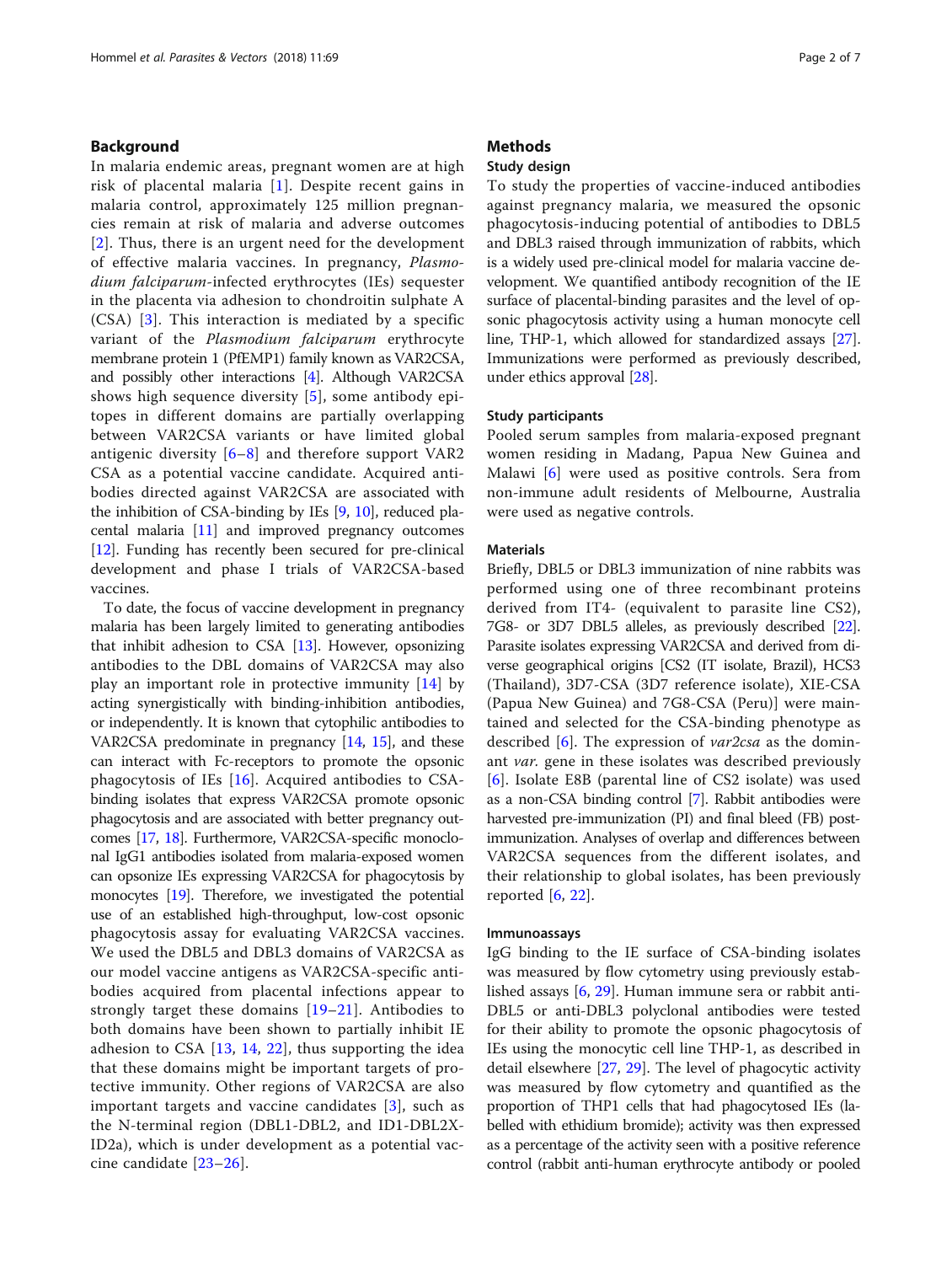serum from malaria-exposed pregnant women) [[27,](#page-6-0) [29](#page-6-0)]. A pool of serum from residents of Melbourne, Australia, was used as a negative control in all assays. Phagocytosis of IEs by THP-1 monocytes was also visualized by scanning and transmission electron microscopy using standard techniques [\[29](#page-6-0), [30](#page-6-0)]. Plasmodium falciparum was cultured in vitro in medium supplemented with 10% pooled human serum [\[6\]](#page-6-0). Statistics were performed using GraphPad Prism Software version 6.0. Competition ELISAs were used to evaluate cross-reactive and allele-specific antibodies to DBL5; to this end, serum samples were incubated with titrated amounts of the indicated DBL5 domain prior to running the ELISA. The serum samples were pre-incubated with titrated amounts (10, 5, 0.5 and 0.005 μg/ml) of 7G8 or 3D7-derived DBL5 for 1 h at room temperature. Preincubation with PBS was used as control. All sera were then tested for reactivity to DBL5 in ELISA at a final concentration of 1:250 and 50 μl were used per well. A selection of serum samples from malaria-exposed pregnant women resident in Malawi were used in these assays.

## Results

#### Antibody levels and recognition of IEs

Previous studies demonstrated that antibodies to DBL5 raised in rabbits reacted with recombinant proteins by ELISA [\[22\]](#page-6-0). IgG from rabbits immunized with different DBL5 alleles (IT4, 7G8 and 3D7) showed varied reactivity to native VAR2CSA expressed on the surface of IEs of different CSA-binding parasite lines when measured by flow cytometry (Fig. [1a\)](#page-3-0), as reported previously  $[22]$ . IgGbinding showed a significant amount of strain-specificity and only partial cross-reactivity between different CSAbinding isolates that express VAR2CSA, despite there being substantial sequence identity between the different DBL5 alleles [[21](#page-6-0)]. Total IgG binding to the surface of CS2 IEs was highest in sera from animals immunized with the DBL5 IT4 allele. IgG binding to 3D7-CSA IEs was highest in rabbits immunized with the DBL5 3D7 allele, but overall antibodies raised against the 3D7 allele showed broader reactivity across isolates. The DBL5 domain had been previously identified as an important target of naturally acquired antibodies in pregnant women [\[21](#page-6-0)].

## Vaccine antibodies promote opsonic phagocytosis of IEs expressing VAR2CSA

We tested rabbit antibodies for their ability to promote the opsonic phagocytosis of CS2 and E8B IEs (non-CSA binding line, same genotype as CS2). Antibodies generated by immunization induced significantly higher levels of opsonic phagocytosis of CS2 IEs compared to pre-immunization sera (Fig. [1b;](#page-3-0)  $t_{(2)} = 6.3$ ,  $P = 0.024$ ). However, there was very little opsonic phagocytosis with IEs of the E8B line, which does not express VAR2CSA or bind to CSA (Fig. [1b](#page-3-0);  $t_{(2)} = 0.3$ ,  $P = 0.74$ ) [[1\]](#page-6-0). This confirms

that the opsonic phagocytosis mediated by anti-DBL5 antibodies is largely specific, identifying the potential use of this assay for VAR2CSA vaccine evaluation. The initial attachment and engulfment of CS2 IEs by THP-1 monocytes was visualized by scanning (Fig. [1c\)](#page-3-0) and transmission (Fig. [1d\)](#page-3-0) electron microscopy. Phagocytosis of IEs was observed with IEs opsonized with antibodies from malariaexposed pregnant women from PNG or polyclonal rabbit anti-DBL5 antibodies. These images show, for the first time, processes from THP-1 cells attaching to IEs to initiate engulfment and further support data from flow cytometric analyses of phagocytosis.

## Opsonic phagocytosis activity of vaccine anti-VAR2CSA DBL5 antibodies is strain-specific

To investigate the strain-specificity or cross-reactivity of vaccine-induced opsonizing antibodies to placental-binding parasite isolates, we measured levels of phagocytosis induced by opsonization with the genetically distinct isolates 7G8-CSA (Fig. [1e](#page-3-0)) and HCS3 (Fig. [1f](#page-3-0)). Antibodies to IT4 DBL5 did not effectively promote substantial opsonic phagocytosis of either 7G8-CSA or HCS3 IEs. In contrast, sera from malaria-exposed Malawian pregnant women, used as a positive control, promoted high levels of phagocytosis with both parasite lines. This suggests that antibodies raised against the DBL5-IT4 variant do not cross-react well enough to promote sufficient opsonic phagocytosis in heterologous CSA-binding parasite isolates.

We extended these studies by testing antibodies raised against the DBL3 domain (IT4 allele). Antibodies to DBL3 also effectively promoted opsonic phagocytosis of the homologous isolate, CS2-IEs (Fig. [1g\)](#page-3-0). However, as seen with DBL5 antibodies, there was little phagocytosis of a heterologous isolate, HCS3, indicating strain-specificity of these functional antibodies (Fig. [1h\)](#page-3-0). These findings have significant implications for generating broadly reactive antibodies by vaccines based on VAR2CSA.

## Naturally acquired antibodies in pregnant women target variant-specific and cross-reactive antibodies on DBL5

To further understand the allele-specific activity of antibodies to VAR2CSA domains, we evaluated antibodies from a selection  $(n = 10)$  of malaria-exposed pregnant women for cross-reactive and allele-specific antibodies to DBL5 using competition ELISAs. Samples that showed significant reactivity to the two alleles of DBL5 that were included in these assays. We evaluated the ability of the DBL5-3D7 to inhibit IgG binding to DBL5-7G8, and vice versa (Fig. [2](#page-4-0)). Overall, we found evidence of a mixture of cross-reactive and allele-specific antibodies, with substantial variation between individuals in the relative levels of cross-reactive or allele-specific antibodies. These findings are consistent with our observations that vaccine-induced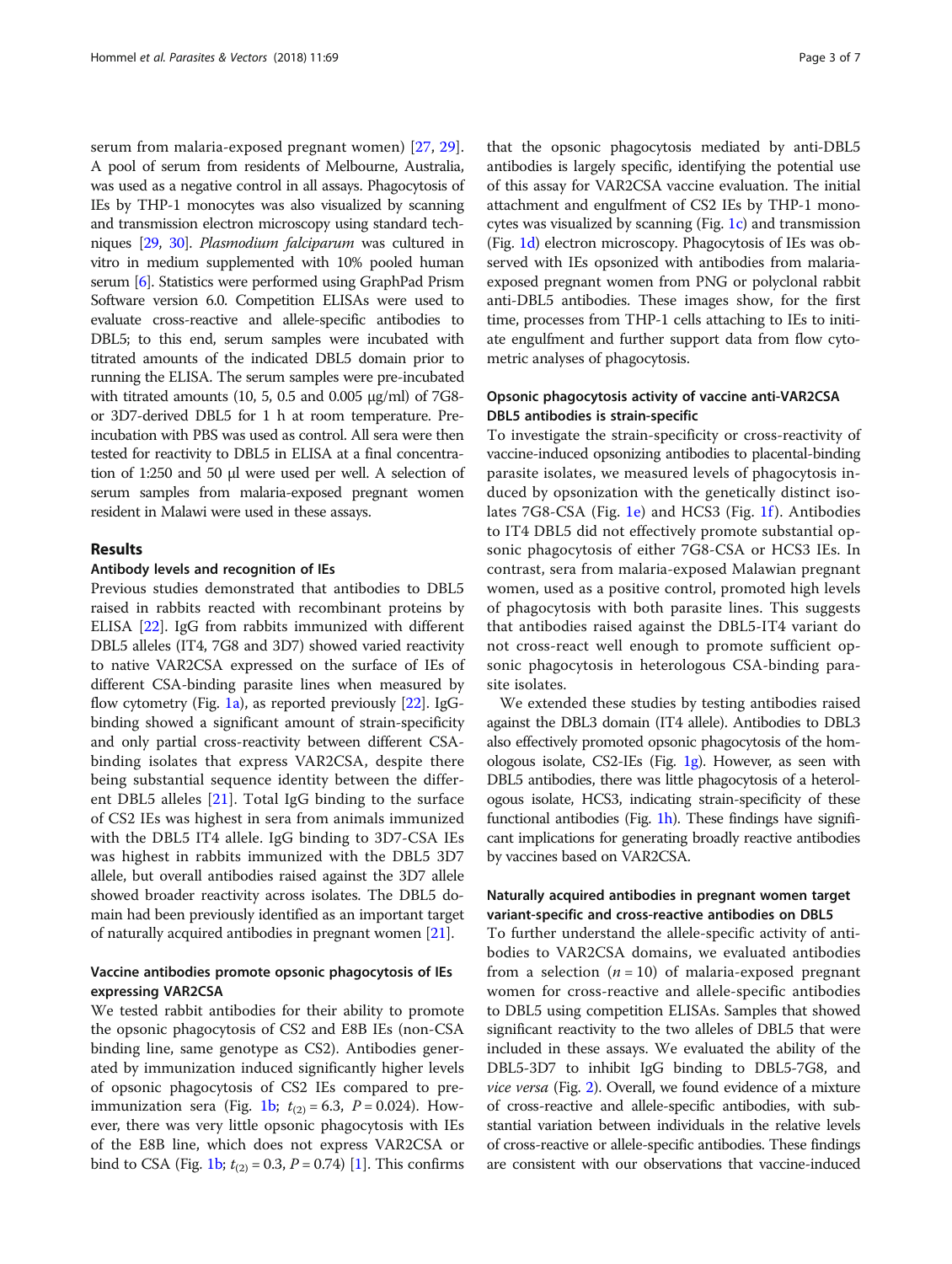<span id="page-3-0"></span>

binding to the IE surface of different CSA-binding isolates (CS2, 7G8-CSA, 3D7-CSA, HCS3 and XIE-CSA) was measured by flow cytometry. Antibody reactivity varied depending on the recombinant proteins (derived from IT4, 7G8 or 3D7 DBL5 alleles) used for immunization. Bars represent mean and standard deviation of samples tested in duplicate; IgG binding levels are expressed as geometric mean fluorescence intensity (MFI). **b** Opsonic phagocytosis of P. falciparum-IEs by undifferentiated THP-1 cells using pre-immune (PI) and final bleed (FB) sera from immunized rabbits. Opsonic phagocytosis activity was significant for CS2 IEs ( $P = 0.024$ ) but not for the isogenic control, non-CSA binding E8B parasite line ( $P = 0.74$ ). Means and standard deviation of samples tested in duplicate are shown. Initial attachment and engulfment of CS2 IEs by THP-1 monocytes were visualized by scanning (c) and transmission electron microscopy (d). For scanning electron microscopy, IE were opsonized by a pool of immune human sera from pregnant Papua New Guinean women, or by polyclonal rabbit anti-DBL5 immune sera, while only the latter was used for transmission electron microscopy. **e, f** Opsonic phagocytosis of P. falciparum-IEs by undifferentiated THP-1 cells using final bleed sera from rabbits immunized with IT4 DBL5 (R7-R9). There was very little phagocytosis of 7G8-CSA (e) or HCS3 (f) parasites. A plasma pool from P. falciparum exposed pregnant women was used as a control in the phagocytosis assay. Means and standard deviation of samples tested in duplicate are shown. **g**, **h** Opsonic phagocytosis of P. falciparum-IEs by undifferentiated THP-1 cells using final bleed sera from rabbits immunized with IT4 DBL3 (R10-R12). Antibodies effectively promoted opsonic phagocytosis of CS2-IEs (g), but there was little phagocytosis of the heterologous isolate, HCS3 (h). A rabbit anti-human erythrocyte antibody was used as a positive control and the level of phagocytosis is expressed as a percentage of the positive control. Means and standard deviation of samples tested in duplicate are shown

antibodies comprise allele-specific and cross-reactive antibodies and that there are significant antigenic differences between DBL5 alleles. Because human antibodies are

comprised of a mixture of antibodies to different VAR2CSA domains and alleles acquired through natural exposure, it is not possible to test these for allele-specificity in functional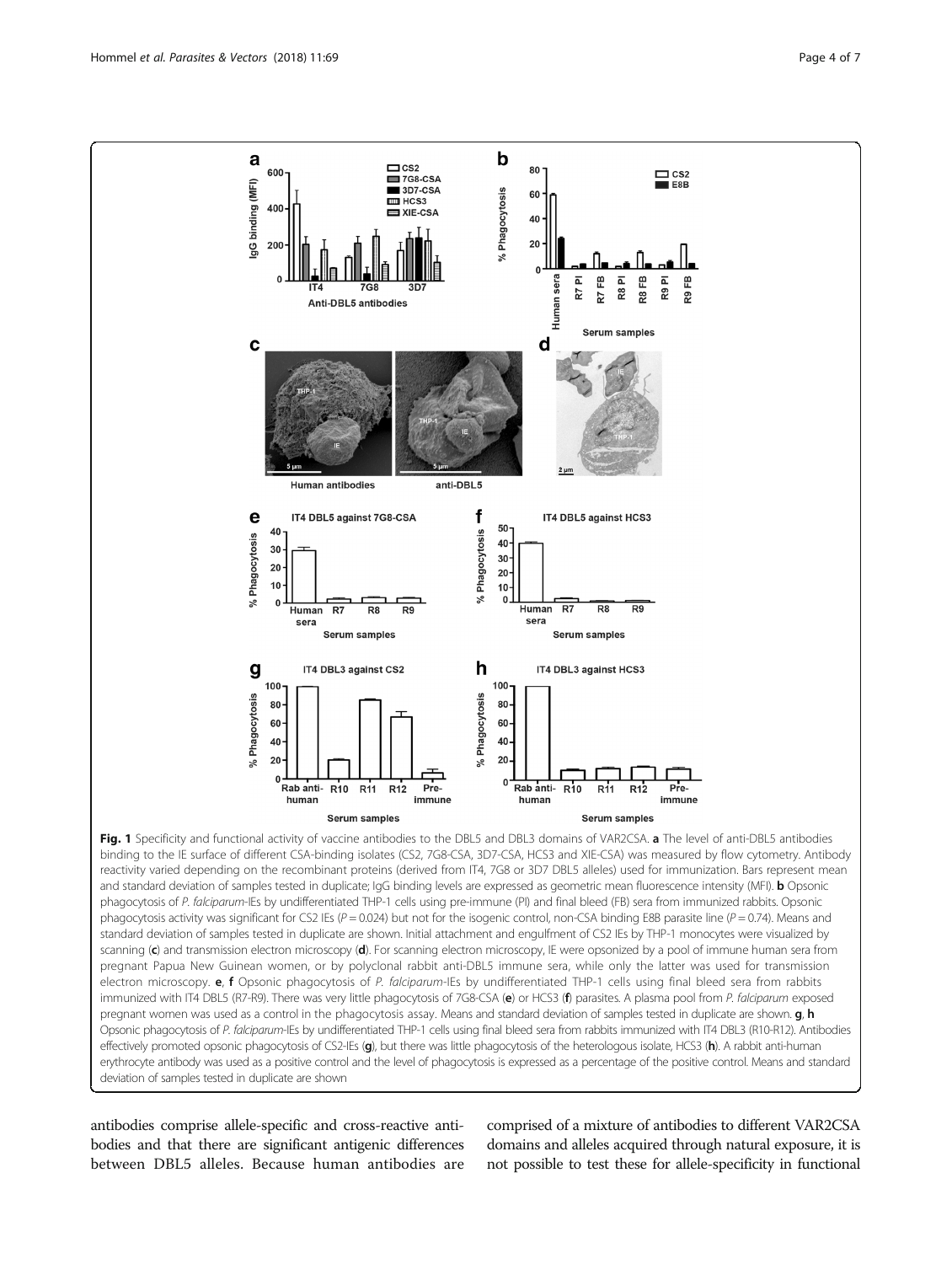<span id="page-4-0"></span>

assays using intact IEs. Future studies using human monoclonal antibodies and/or domain-specific affinity-purified antibodies may be needed to investigate this further.

## **Discussion**

We conducted an exploratory study to evaluate the potential value of a high-throughput opsonic phagocytosis assay to measure functional immunity generated by candidate VAR2CSA vaccines. We used antibodies generated against the DBL5 domain, which is an important target of human antibodies, contains cross-reactive epitopes and antibodies against DBL5 have been shown to inhibit adhesion [\[13](#page-6-0), [21,](#page-6-0) [22\]](#page-6-0). Studies were extended to antibodies against the DBL3 domain, which is also a target of acquired immunity [\[19\]](#page-6-0) and antibodies to this domain can inhibit adhesion [\[13,](#page-6-0) [21\]](#page-6-0). Furthermore, prior studies have suggested that global diversity of DBL3 domains may be limited [[6\]](#page-6-0), which would be favorable for vaccine development. Our findings demonstrate that immunization with these recombinant VAR2CSA domains induced antibodies capable of opsonizing IEs for phagocytic clearance by monocytes, thus further supporting these domains for inclusion in a VAR2CSA-based vaccine. We also visualized the initial attachment and engulfment of IEs, opsonized by vaccine-induced antibodies using electron microscopy. Importantly, the functional activity of these vaccine-induced antibodies appears to have substantial strain-specificity, despite some level of cross-reactivity to native VAR2CSA on the surface of intact IEs being detected when quantified by flow cytometry. Our findings suggest that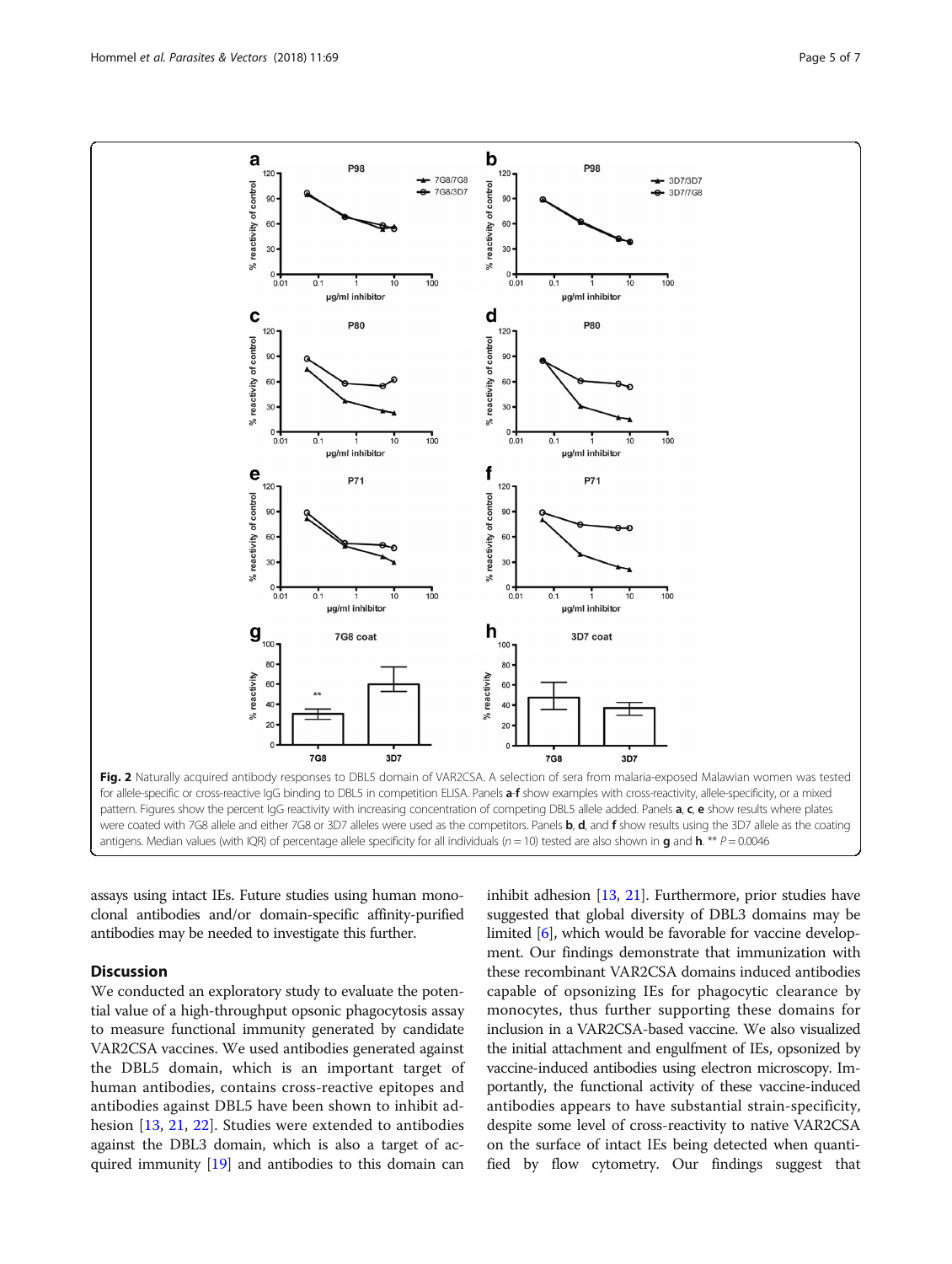vaccination with a single VAR2CSA allele is unlikely to generate broadly reactive opsonizing antibodies that cover the global diversity present in VAR2CSA, which is consistent with previous findings of strain-specificity of human acquired antibodies [[7\]](#page-6-0). Further studies are required to identify vaccine constructs, allele combinations, or approaches that will induce strain-transcendent activity. For example, an antigen derived from the N-terminal region (ID1-DBL2x) has generated cross-reactive antibodies that inhibit adhesion, and looks promising as a vaccine candidate [\[26\]](#page-6-0).

Malaria-exposed multigravid women naturally acquire antibodies that promote the phagocytosis of CSA-binding IEs [[31](#page-6-0)]. This immune response has been proposed to contribute to protection against maternal anemia [\[32\]](#page-6-0) and low birth weight [[18](#page-6-0)]. The capacity of these naturally acquired antibodies to promote opsonic phagocytosis of IEs has been validated using human immune sera [\[18,](#page-6-0) [31](#page-6-0), [32](#page-6-0)]. Recent studies have also suggested that VAR2CSA is a major target of naturally-acquired human antibodies that promote the phagocytosis of CSA-binding IEs [\[14](#page-6-0)]. Here, we demonstrate a high throughput flow cytometry-based phagocytosis assay as an appropriate tool to evaluate antibody responses generated by candidate VAR2CSA vaccines and complement the more established adhesion-inhibition assay. Using this approach, we showed that a potential malaria vaccine candidate is able to elicit functional antibodies that promote the opsonic phagocytosis of placental-binding IEs. Furthermore, studies with *P. falciparum* isolates engineered to have reduced or absence PfEMP1 expression suggested that PfEMP1 is the dominant target of acquired antibodies to the IE surface among children, non-pregnant adults, and pregnant women, including antibodies that promote opsonic phagocytosis [\[29](#page-6-0), [33](#page-6-0)].

We observed variable antibody recognition of different CSA-binding IE isolates by antibodies against different DBL5 alleles, suggesting a degree of cross-reactivity, but some strain-specificity, likely due to sequence diversity as noted previously [\[1](#page-6-0), [7,](#page-6-0) [22](#page-6-0), [28\]](#page-6-0). Despite the DBL5-IT4 immune sera showing moderate recognition of 7G8-CSA and HCS3 isolates by flow cytometry (in addition to high reactivity to CS2 IEs), this did not translate to functional antibody activity. Some recent data suggest that anti-DBL5 adhesion-blocking antibodies may be more straintranscendent [\[34\]](#page-6-0). Our findings using competition ELISA with samples from malaria-exposed pregnant women also support the conclusion that antibodies to DBL5 are comprised of both strain-specific and cross-reactive antibodies. We chose the DBL5 domain as a model VAR2CSA vaccine candidate, and extended our findings to another important domain, DBL3. However, other domains may also induce opsonic phagocytosis [[19\]](#page-6-0) and a further detailed analysis of the cross-reactivity or strain-specificity of leading VAR2CSA vaccine candidates should be assessed.

As this study aimed to establish a proof-of-principle, its scope was exploratory in nature and we did not perform an exhaustive analysis of all proposed vaccine constructs.

## Conclusions

Effective vaccine design aims for the generation of broadly cross-reactive antibodies to various isolates, and possibly antibodies with multiple functional activities. Vaccine development also requires the establishment of laboratory assays that can predict functional immunity. Findings presented here further support the use of phagocytosis assays as a complementary approach to assessing current and future vaccine candidates aimed at preventing malaria in pregnancy.

## Additional file

[Additional file 1: Table S1.](dx.doi.org/10.1186/s13071-018-2653-7) The raw data supporting Fig. [1.](#page-3-0) (XLSX 37 kb)

#### Abbreviations

CSA: Chondroitin sulfate A; DBL5: Duffy binding-like domain 5; ELISA: Enzyme-linked immune-sorbent assay; IE: Plasmodium falciparuminfected erythrocytes; PfEMP1: Plasmodium falciparum erythrocyte membrane protein 1; PNG: Papua New Guinea; VAR2CSA: Variant surface antigen 2 against chondroitin sulfate A

#### Acknowledgements

We thank Wina Hasang for technical advice, the participants in the studies of malaria in pregnancy, and the Australian Red Cross Blood Service for cells and serum for parasite culture.

#### Funding

We acknowledge the funding provided by the National Health and Medical Research Council of Australia (Project Grant, Senior Research Fellowship to JGB, Project Grant to SJR, Independent Research Institutes Infrastructure Support), and Operational Infrastructure Support from the State Government of Victoria, Australia. The funding bodies did not have any role in the design or preparation of this manuscript.

#### Availability of data and materials

The data supporting the conclusions of this article are included within the article. The raw data supporting Fig. [1](#page-3-0) are included as an Additional file 1. We do not have the human ethics approval to publish the raw data supporting Fig. [2](#page-4-0).

#### Authors' contributions

MH designed and carried out experiments, performed analysis and contributed to writing and reviewing the manuscript. JAC performed experiments, contributed to imaging studies and drafting and reviewing the manuscript. AU compiled and analyzed the data and drafted the manuscript with JGB. CL performed imaging studies and data interpretation. JDS generated vaccine antibodies and contributed to study design and manuscript preparation. SJR provided human samples and contributed to manuscript preparation. JGB conceived and designed the study and contributed to data analysis and drafting the manuscript. All authors read and approved the final manuscript.

#### Ethics approval and consent to participate

Ethical approval was provided by the Human Research and Ethics Committees of Alfred Health and Melbourne Health, Australia, and from the College of Medicine, University of Malawi, and the Medical Research Advisory Committee, PNG. All study participants gave written informed consent.

#### Consent for publication

Not applicable.